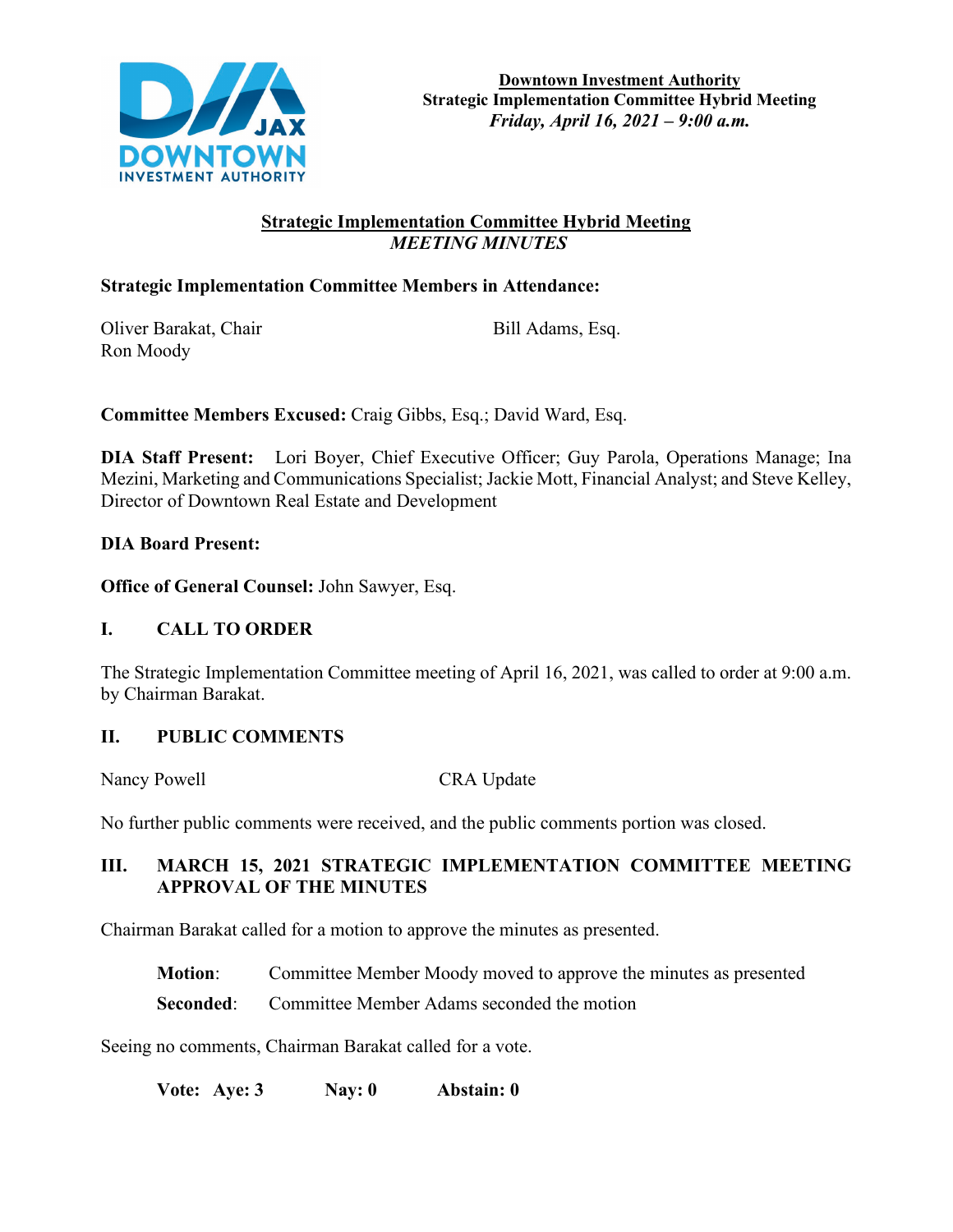# **THE MOTION PASSED UNANIMOUSLY 3-0-0**

### **IV. RESOLUTION 2021-04-03: Related (Steve Kelley, Director of Downtown Real Estate and Development)**

Chairman Barakat gave the floor to Mr. Kelley to introduce the Resolution.

Mr. Kelley provided an overview of the Resolution which briefly detailed the modifications made to the agreement with Related Group regarding the redevelopment of the River City Brewing Company site. The REV Grant was increased from \$11,902,028 to \$12,996,885. The change stems from cost increases in building materials and design modifications to the multifamily property that came from feedback from DDRB and the public. The following details were included:

- Some of the cost increase stems from substantial cost increases in materials
- Total costs of the development increased by over \$6.5M, from \$76M as underwritten to \$82.5M as underwritten
- Related has elected, at their option, to forego the redevelopment of Dock B at this time
- The structure of the REV Grant did not change

Discussion occurred regarding the increase to the REV Grant and increases in the cost of materials.

Mr. Kelley commented that the design changes were aesthetic in nature and stemmed from feedback received from DDRB, but also includes new courtyards and rooftop lounges for residents.

Discussion occurred concerning the amount of negotiation that took place for this transaction which precipitated the need for nuance changes.

Discussion occurred regarding the ROI. Mr. Kelley noted that there is a typo in the Staff Report; the ROI should state an increase from 1.02 to 1.04.

Seeing no further discussion, Chairman Barakat called for a motion.

**Motion**: Committee Member Adams moved to approve Resolution 2021-04-03 as presented for recommendation to the Board

**Seconded:** Committee Member Moody seconded the motion

Chairman Barakat called for a vote.

**Vote: Aye: 3 Nay: 0 Abstain: 0** 

### **THE MOTION PASSED UNANIMOUSLY 3-0-0**

### **V. RESOLUTION 2021-04-04: Regions (Steve Kelley, Director of Downtown Real Estate and Development)**

Chairman Barakat gave the floor to Mr. Kelley to introduce the Resolution.